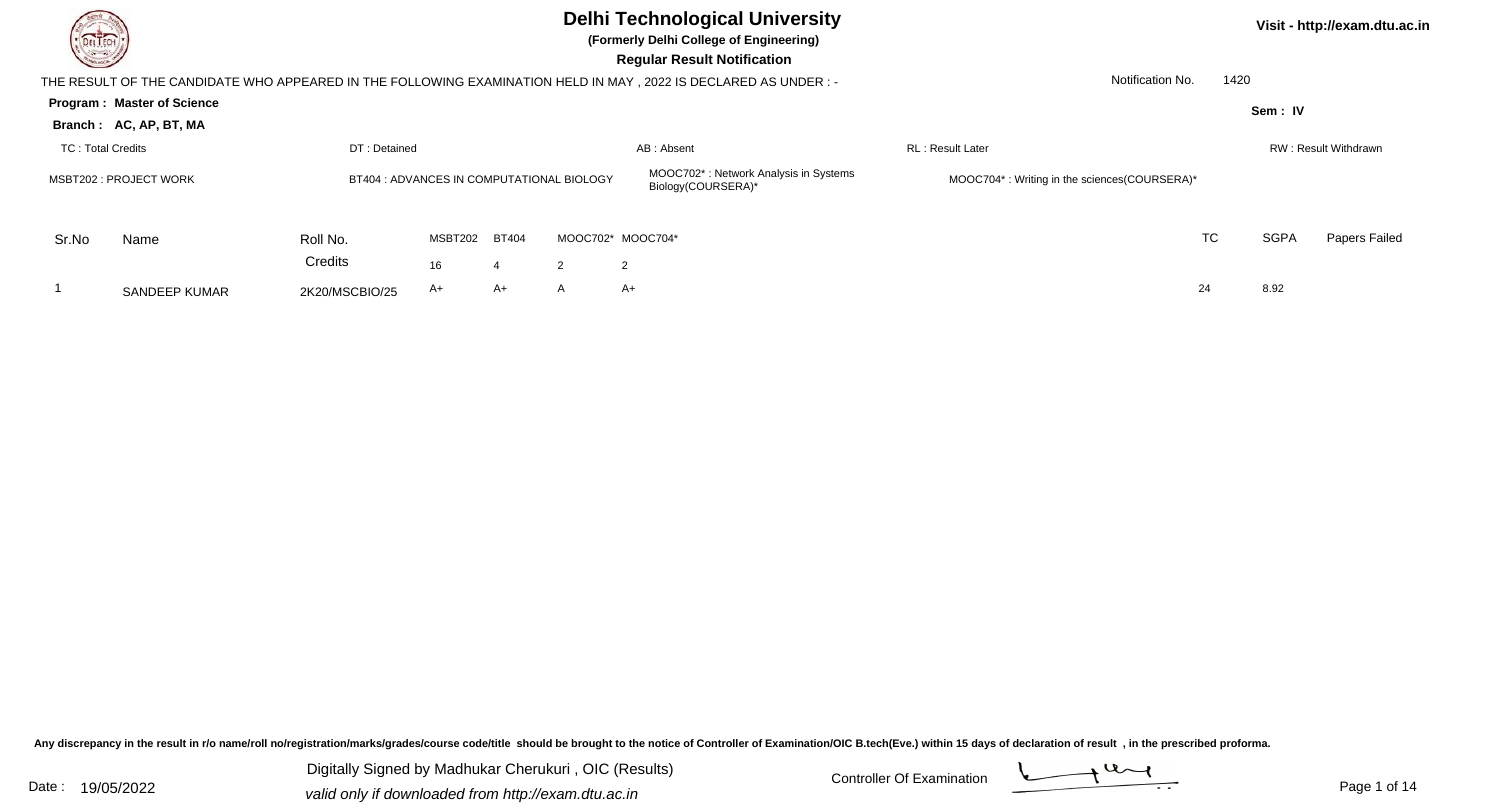

**(Formerly Delhi College of Engineering)**

 **Regular Result Notification**

| <b>Course Lines</b>      |                                                             |                     |                                  |                                |              | Regular Result Notification                                                                                     |                                                             |                  |           |             |                             |
|--------------------------|-------------------------------------------------------------|---------------------|----------------------------------|--------------------------------|--------------|-----------------------------------------------------------------------------------------------------------------|-------------------------------------------------------------|------------------|-----------|-------------|-----------------------------|
|                          |                                                             |                     |                                  |                                |              | THE RESULT OF THE CANDIDATE WHO APPEARED IN THE FOLLOWING EXAMINATION HELD IN MAY, 2022 IS DECLARED AS UNDER :- |                                                             | Notification No. | 1420      |             |                             |
|                          | <b>Program: Master of Science</b><br>Branch: AC, AP, BT, MA |                     |                                  |                                |              |                                                                                                                 |                                                             |                  |           | Sem: IV     |                             |
| <b>TC: Total Credits</b> |                                                             | DT: Detained        |                                  |                                |              | AB: Absent                                                                                                      | RL: Result Later                                            |                  |           |             | <b>RW: Result Withdrawn</b> |
|                          | MSBT202 : PROJECT WORK                                      |                     | BT406 : AGRICULTURE MICROBIOLOGY |                                |              | MOOC702*: Understanding the Brain: Neurobiology of<br>Everyday Life(COURSERA)*                                  | MOOC704*: Bugs 101: Insect-Human<br>Interactions(COURSERA)* |                  |           |             |                             |
| Sr.No                    | Name                                                        | Roll No.<br>Credits | MSBT202<br>16                    | <b>BT406</b><br>$\overline{4}$ | 2            | MOOC702* MOOC704*<br>$\overline{2}$                                                                             |                                                             |                  | <b>TC</b> | <b>SGPA</b> | Papers Failed               |
| $\overline{2}$           | <b>ANIMAN TRIPATHI</b>                                      | 2K20/MSCBIO/01      | $A+$                             | $A+$                           | $A+$         | $A+$                                                                                                            |                                                             | 24               |           | 9.00        |                             |
| 3                        | <b>ASHISH KUKRETI</b>                                       | 2K20/MSCBIO/02      | $A+$                             | A+                             | $A+$         | A+                                                                                                              |                                                             | 24               |           | 9.00        |                             |
| 4                        | <b>ASMITA KUMARI</b>                                        | 2K20/MSCBIO/03      | A+                               | A                              | $A+$         | $A+$                                                                                                            |                                                             | 24               |           | 8.83        |                             |
| $5\phantom{.0}$          | <b>GARIMA</b>                                               | 2K20/MSCBIO/07      | A+                               | A+                             | $A+$         | A                                                                                                               |                                                             | 24               |           | 8.92        |                             |
| 6                        | KHUSHI YADAV                                                | 2K20/MSCBIO/08      | $A+$                             | A+                             | $A+$         | $A+$                                                                                                            |                                                             | 24               |           | 9.00        |                             |
| $\overline{7}$           | <b>KM.SAKSHI</b>                                            | 2K20/MSCBIO/09      | A                                | A+                             | $A+$         | A                                                                                                               |                                                             | 24               |           | 8.25        |                             |
| 8                        | <b>LAKSHITA KAIN</b>                                        | 2K20/MSCBIO/10      | $A+$                             | A                              | $A+$         | A                                                                                                               |                                                             | 24               |           | 8.75        |                             |
| 9                        | <b>LALIT MOHAN</b>                                          | 2K20/MSCBIO/11      | $\mathsf O$                      | $\mathsf O$                    | $A+$         | $A+$                                                                                                            |                                                             | 24               |           | 9.83        |                             |
| 10                       | <b>MAHIMA YADAV</b>                                         | 2K20/MSCBIO/12      | $A+$                             | $A+$                           | $A+$         | $A+$                                                                                                            |                                                             | 24               |           | 9.00        |                             |
| 11                       | MANU GANGYAN                                                | 2K20/MSCBIO/13      | $A+$                             | A+                             | $A+$         | $A+$                                                                                                            |                                                             | 24               |           | 9.00        |                             |
| 12                       | <b>MAYANK SAGAR</b>                                         | 2K20/MSCBIO/14      | $A+$                             | A+                             | $A+$         | $A+$                                                                                                            |                                                             | 24               |           | 9.00        |                             |
| 13                       | MOHD TAUHEED RAYEEN                                         | 2K20/MSCBIO/15      | $\mathsf{A}$                     | A+                             | $A+$         | $A+$                                                                                                            |                                                             | 24               |           | 8.33        |                             |
| 14                       | MUSKAAN DHINGRA                                             | 2K20/MSCBIO/17      | $\circ$                          | $A+$                           | $\mathsf{A}$ | $A+$                                                                                                            |                                                             | 24               |           | 9.58        |                             |

Any discrepancy in the result in r/o name/roll no/registration/marks/grades/course code/title should be brought to the notice of Controller of Examination/OIC B.tech(Eve.) within 15 days of declaration of result, in the pr

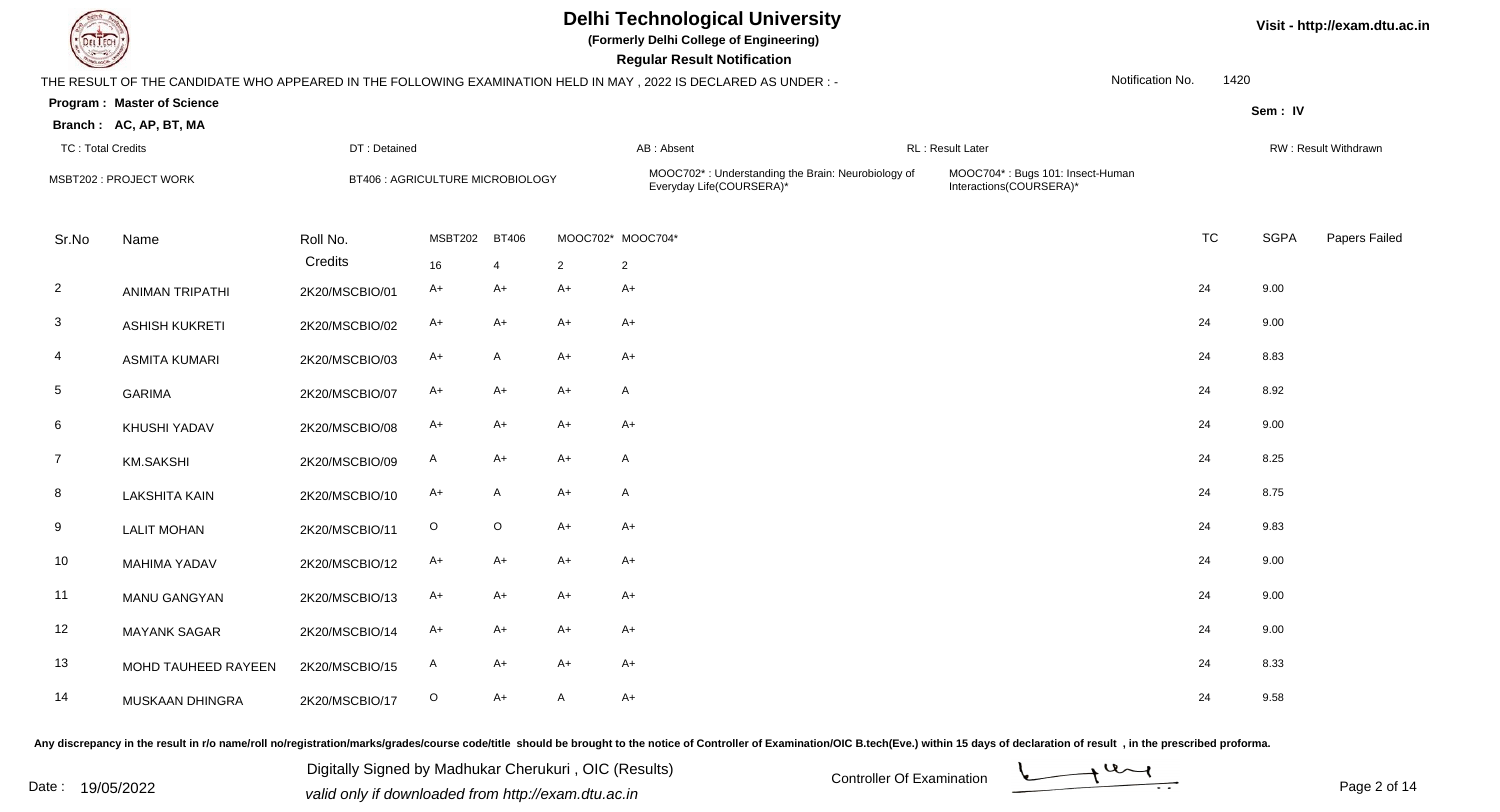

**(Formerly Delhi College of Engineering)**

 **Regular Result Notification**

|                          |                                   |                     |                                  |                |                | THE RESULT OF THE CANDIDATE WHO APPEARED IN THE FOLLOWING EXAMINATION HELD IN MAY, 2022 IS DECLARED AS UNDER :-           |                                              | Notification No. | 1420        |                      |
|--------------------------|-----------------------------------|---------------------|----------------------------------|----------------|----------------|---------------------------------------------------------------------------------------------------------------------------|----------------------------------------------|------------------|-------------|----------------------|
|                          | <b>Program: Master of Science</b> |                     |                                  |                |                |                                                                                                                           |                                              |                  | Sem: IV     |                      |
|                          | Branch: AC, AP, BT, MA            |                     |                                  |                |                |                                                                                                                           |                                              |                  |             |                      |
| <b>TC: Total Credits</b> |                                   | DT: Detained        |                                  |                |                | AB: Absent                                                                                                                | RL: Result Later                             |                  |             | RW: Result Withdrawn |
|                          | MSBT202 : PROJECT WORK            |                     | BT406 : AGRICULTURE MICROBIOLOGY |                |                | MOOC702*: Natural Attenuation of Groundwater<br>Contaminants: New Paradigms, Technologies, and<br>Applications(COURSERA)* | MOOC704*: Advanced Neurobiology I(COURSERA)* |                  |             |                      |
| Sr.No                    | Name                              | Roll No.<br>Credits | <b>MSBT202</b>                   | <b>BT406</b>   |                | MOOC702* MOOC704*                                                                                                         |                                              | <b>TC</b>        | <b>SGPA</b> | Papers Failed        |
|                          |                                   |                     | 16                               | $\overline{4}$ | $\overline{2}$ | 2                                                                                                                         |                                              |                  |             |                      |
| 15                       | <b>MUSKAN GARG</b>                | 2K20/MSCBIO/18      | $\mathsf{A}$                     | A              | $B+$           | $A+$                                                                                                                      |                                              | 24               | 8.00        |                      |
| 16                       | <b>NAVNEET</b>                    | 2K20/MSCBIO/19      | $A+$                             | $A+$           | $A+$           | $A+$                                                                                                                      |                                              | 24               | 9.00        |                      |
| 17                       | POOJA                             | 2K20/MSCBIO/20      | B                                | A              | $\mathsf{A}$   | $\mathsf{A}$                                                                                                              |                                              | 24               | 6.67        |                      |
| 18                       | PRIYANKA RAWAT                    | 2K20/MSCBIO/23      | $\circ$                          | A+             | $A+$           | $A+$                                                                                                                      |                                              | 24               | 9.67        |                      |
| 19                       | RAKSHA ANAND                      | 2K20/MSCBIO/24      | $\circ$                          | $\circ$        | $A+$           | $A+$                                                                                                                      |                                              | 24               | 9.83        |                      |
| 20                       | SAVEENA                           | 2K20/MSCBIO/26      | $\mathsf O$                      | A              | $A+$           | $\mathsf{A}$                                                                                                              |                                              | 24               | 9.42        |                      |
| 21                       | SHAUBHIK ANAND                    | 2K20/MSCBIO/28      | $\circ$                          | A+             | $A+$           | $A+$                                                                                                                      |                                              | 24               | 9.67        |                      |
| 22                       | SHAYON MAHALANOBIS                | 2K20/MSCBIO/29      | $\circ$                          | A+             | $A+$           | $A+$                                                                                                                      |                                              | 24               | 9.67        |                      |
| 23                       | SIMRAN SHARMA                     | 2K20/MSCBIO/30      | A+                               | A+             | $A+$           | $A+$                                                                                                                      |                                              | 24               | 9.00        |                      |
| 24                       | UPASANA UPADHYAY                  | 2K20/MSCBIO/33      | A+                               | A+             | $\mathsf{A}$   | $A+$                                                                                                                      |                                              | 24               | 8.92        |                      |
| 25                       | VANSHIKA DUREJA                   | 2K20/MSCBIO/34      | A                                | A+             | $A+$           | $A+$                                                                                                                      |                                              | 24               | 8.33        |                      |
| 26                       | Kanishka Soni                     | 2K20/MSCBIO/38      | $A+$                             | A+             | $A+$           | $A+$                                                                                                                      |                                              | 24               | 9.00        |                      |

Any discrepancy in the result in r/o name/roll no/registration/marks/grades/course code/title should be brought to the notice of Controller of Examination/OIC B.tech(Eve.) within 15 days of declaration of result, in the pr

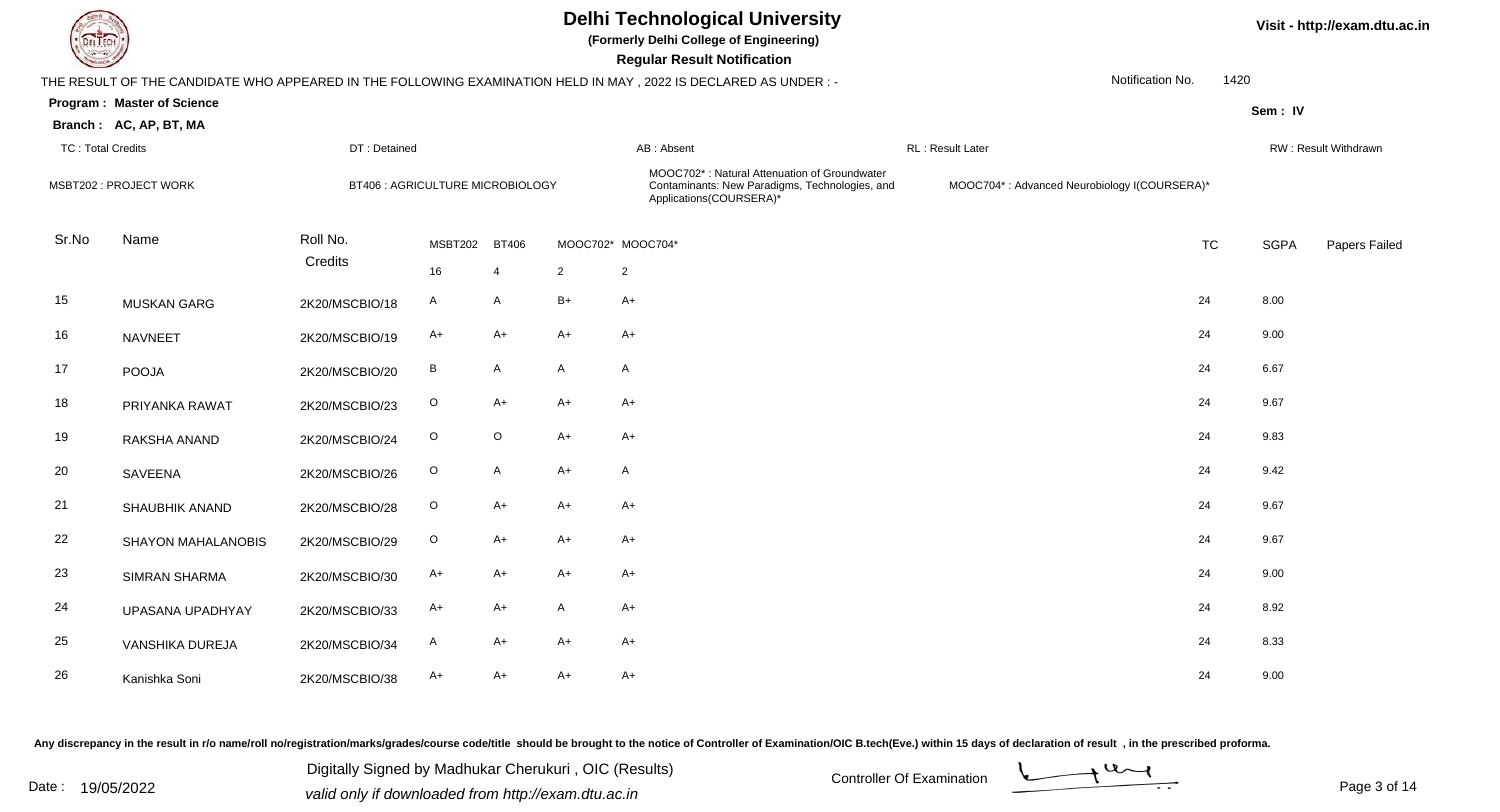| EL I ECH                 |                            |                                     |                |                |                | <b>Delhi Technological University</b><br>(Formerly Delhi College of Engineering)<br><b>Regular Result Notification</b> |                                                     | Visit - http://exam.dtu.ac.in |             |                      |  |
|--------------------------|----------------------------|-------------------------------------|----------------|----------------|----------------|------------------------------------------------------------------------------------------------------------------------|-----------------------------------------------------|-------------------------------|-------------|----------------------|--|
|                          |                            |                                     |                |                |                | THE RESULT OF THE CANDIDATE WHO APPEARED IN THE FOLLOWING EXAMINATION HELD IN MAY, 2022 IS DECLARED AS UNDER :-        | Notification No.                                    | 1420                          |             |                      |  |
|                          | Program: Master of Science |                                     |                |                |                |                                                                                                                        |                                                     |                               | Sem: IV     |                      |  |
|                          | Branch: AC, AP, BT, MA     |                                     |                |                |                |                                                                                                                        |                                                     |                               |             |                      |  |
| <b>TC: Total Credits</b> |                            | DT: Detained                        |                |                |                | AB: Absent                                                                                                             | RL: Result Later                                    |                               |             | RW: Result Withdrawn |  |
|                          | MSBT202 : PROJECT WORK     | BT406 : AGRICULTURE MICROBIOLOGY    |                |                |                | MOOC702*: Precision Medicine(COURSERA)*                                                                                | MOOC704*: Introduction to Sustainability(COURSERA)* |                               |             |                      |  |
| Sr.No                    | Name                       | Roll No.                            | MSBT202        | <b>BT406</b>   |                | MOOC702* MOOC704*                                                                                                      | <b>TC</b>                                           |                               | <b>SGPA</b> | Papers Failed        |  |
|                          |                            | Credits                             | 16             | $\overline{4}$ | $\overline{2}$ | $\overline{2}$                                                                                                         |                                                     |                               |             |                      |  |
| 27                       | Mansi Singh                | 2K20/MSCBIO/39                      | A              | $A+$           | A              | $A+$                                                                                                                   | 24                                                  |                               | 8.25        |                      |  |
| 28                       | <b>Nakul Tanwar</b>        | 2K20/MSCBIO/40                      | A+             | $A+$           | $A+$           | $A+$                                                                                                                   | 24                                                  |                               | 9.00        |                      |  |
| 29                       | NIDHI SOLANKI              | 2K20/MSCBIO/41                      | A              | $A+$           | $A+$           | $\mathsf{A}$                                                                                                           | 24                                                  |                               | 8.25        |                      |  |
| 30                       | Ankit                      | 2K20/MSCBIO/42                      | A+             | $A+$           | $A+$           | $A+$                                                                                                                   | 24                                                  |                               | 9.00        |                      |  |
|                          | MSBT202 : PROJECT WORK     | BT426 : ENVIRONMENTAL BIOTECHNOLOGY |                |                |                | MOOC702*: Writing in the Sciences(COURSERA)*                                                                           | MOOC704*: Introductory Human Physiology(COURSERA)*  |                               |             |                      |  |
| Sr.No                    | Name                       | Roll No.                            | <b>MSBT202</b> | <b>BT426</b>   |                | MOOC702* MOOC704*                                                                                                      | <b>TC</b>                                           |                               | <b>SGPA</b> | Papers Failed        |  |
|                          |                            | Credits                             | 16             | $\overline{4}$ | 2              | 2                                                                                                                      |                                                     |                               |             |                      |  |
| 31                       | <b>DIVYA YADAV</b>         | 2K20/MSCBIO/06                      | $\circ$        | $\mathsf{A}$   | $A+$           | $A+$                                                                                                                   | 24                                                  |                               | 9.50        |                      |  |
| 32                       | PRAGYA KAMAL               | 2K20/MSCBIO/21                      | A+             | $A+$           | A              | $A+$                                                                                                                   | 24                                                  |                               | 8.92        |                      |  |
| 33                       | <b>VARSHA YADAV</b>        | 2K20/MSCBIO/35                      | O              | $A+$           | A+             | $A+$                                                                                                                   | 24                                                  |                               | 9.67        |                      |  |

Any discrepancy in the result in r/o name/roll no/registration/marks/grades/course code/title should be brought to the notice of Controller of Examination/OIC B.tech(Eve.) within 15 days of declaration of result, in the pr

G 2K20/MSCBIO/37 A+ O A+ A+

YAMI GARG

34

Digitally Signed by Madhukar Cherukuri, OIC (Results)<br>Date : 19/05/2022 **Controller Of Examination** Digitally Signed by Madhukar Cherukuri , OIC (Results)valid only if downloaded from http://exam.dtu.ac.in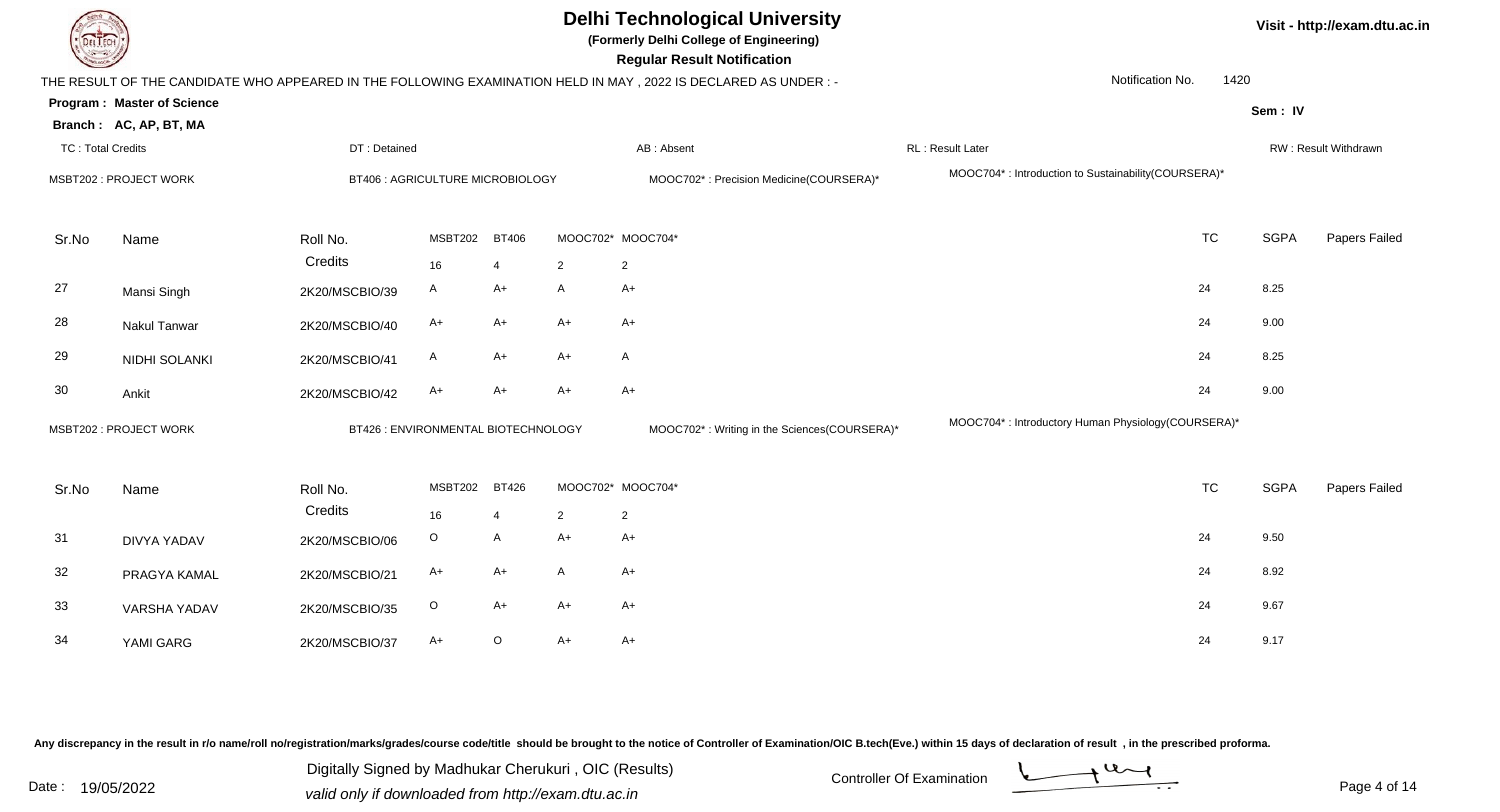

**(Formerly Delhi College of Engineering)**

 **Regular Result Notification**

| $\overline{\phantom{0}}$ |                                                                                                                 |                                                                                                |                 |              |                | <b>Regular Result Rothloution</b> |                |                                |                  |                                |           |             |                      |
|--------------------------|-----------------------------------------------------------------------------------------------------------------|------------------------------------------------------------------------------------------------|-----------------|--------------|----------------|-----------------------------------|----------------|--------------------------------|------------------|--------------------------------|-----------|-------------|----------------------|
|                          | THE RESULT OF THE CANDIDATE WHO APPEARED IN THE FOLLOWING EXAMINATION HELD IN MAY, 2022 IS DECLARED AS UNDER: - |                                                                                                |                 |              |                |                                   |                |                                |                  | Notification No.               | 1420      |             |                      |
|                          | <b>Program: Master of Science</b>                                                                               |                                                                                                |                 |              |                |                                   |                |                                |                  |                                |           | Sem: IV     |                      |
|                          | Branch: AC, AP, BT, MA                                                                                          |                                                                                                |                 |              |                |                                   |                |                                |                  |                                |           |             |                      |
| <b>TC: Total Credits</b> |                                                                                                                 | DT: Detained                                                                                   |                 |              |                | AB: Absent                        |                |                                | RL: Result Later |                                |           |             | RW: Result Withdrawn |
|                          | MSMA202 : Measure and Integration<br>MOOC702*: Financial Markets(COURSERA)*                                     | MSMA204 : Dissertation-II<br>MOOC704*: Excel Skills for Business: Intermediate<br>1(COURSERA)* |                 |              |                |                                   |                | MSMA212 : Approximation Theory |                  | MSMA224 : Fuzzy Sets and Logic |           |             |                      |
| Sr.No                    | Name                                                                                                            | Roll No.                                                                                       | MSMA202         | MSMA204      | MSMA212        |                                   |                | MSMA224 MOOC702* MOOC704*      |                  |                                | <b>TC</b> | <b>SGPA</b> | Papers Failed        |
|                          |                                                                                                                 | Credits                                                                                        | $\overline{4}$  | 8            | $\overline{4}$ | $\overline{4}$                    | $\overline{2}$ | $\overline{2}$                 |                  |                                |           |             |                      |
| 35                       | <b>ADITYA SETHI</b>                                                                                             | 2K20/MSCMAT/01                                                                                 | $A+$            | $A+$         | $A+$           | $A+$                              | $A+$           | $A+$                           |                  |                                | 24        | 9.00        |                      |
| 36                       | <b>ANCHAL SINGH</b>                                                                                             | 2K20/MSCMAT/03                                                                                 | $\circ$         | $B+$         | A              | $A+$                              | $A+$           | $A+$                           |                  |                                | 24        | 8.33        |                      |
| 37                       | ANJALI AGGARWAL                                                                                                 | 2K20/MSCMAT/04                                                                                 | $A+$            | A+           | $\mathsf O$    | $A+$                              | $A+$           | $A+$                           |                  |                                | 24        | 9.17        |                      |
| 38                       | <b>ANJALI MISHRA</b>                                                                                            | 2K20/MSCMAT/05                                                                                 | $A+$            | $A+$         | $A+$           | $\circ$                           | $A+$           | $A+$                           |                  |                                | 24        | 9.17        |                      |
| 39                       | <b>ANJALI SINGH</b>                                                                                             | 2K20/MSCMAT/06                                                                                 | $\mathsf{A}$    | $\mathsf{A}$ | $\mathsf{A}$   | $A+$                              | $A+$           | $A+$                           |                  |                                | 24        | 8.33        |                      |
| 40                       | <b>BHARAT VARSHNEY</b>                                                                                          | 2K20/MSCMAT/07                                                                                 | $B+$            | $B+$         | $B+$           | $\circ$                           | A+             | $A+$                           |                  |                                | 24        | 7.83        |                      |
| 41                       | <b>CHETNA</b>                                                                                                   | 2K20/MSCMAT/08                                                                                 | $\mathsf{A}$    | $A+$         | $B+$           | $A+$                              | $A+$           | $A+$                           |                  |                                | 24        | 8.50        |                      |
| 42                       | DEEPIKA CHOUDHARY                                                                                               | 2K20/MSCMAT/09                                                                                 | $B+$            | $B+$         | $\mathbf C$    | $A+$                              | $A+$           | $A+$                           |                  |                                | 24        | 7.33        |                      |
| 43                       | <b>GAJAB SINGH</b>                                                                                              | 2K20/MSCMAT/10                                                                                 | $\, {\bf B} \,$ | $\mathsf{C}$ | P              | A                                 | A+             | A+                             |                  |                                | 24        | 6.17        |                      |
|                          |                                                                                                                 |                                                                                                |                 |              |                |                                   |                |                                |                  |                                |           |             |                      |

Any discrepancy in the result in r/o name/roll no/registration/marks/grades/course code/title should be brought to the notice of Controller of Examination/OIC B.tech(Eve.) within 15 days of declaration of result, in the pr

Date : 19/05/2022 Valid only if downloaded from http://exam.dtu.ac.in<br>
Date : 19/05/2022 valid only if downloaded from http://exam.dtu.ac.in

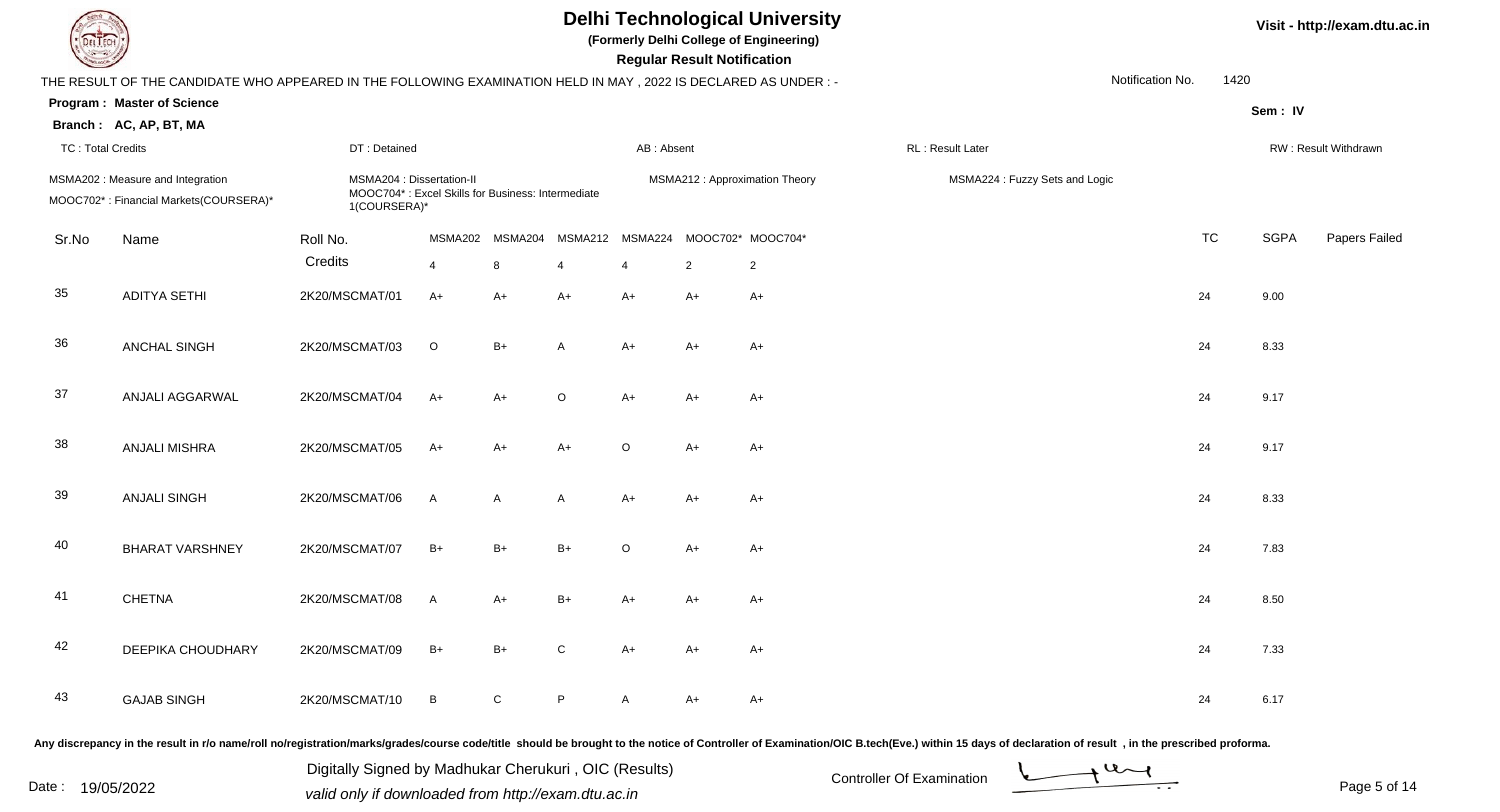| <b>DELTECH</b>           |                                                                                                                |                                                                     |         |             |              |                | <b>Regular Result Notification</b> | <b>Delhi Technological University</b><br>(Formerly Delhi College of Engineering) |                                                                                                                                                                                                                                |                  | Visit - http://exam.dtu.ac.in |             |                      |
|--------------------------|----------------------------------------------------------------------------------------------------------------|---------------------------------------------------------------------|---------|-------------|--------------|----------------|------------------------------------|----------------------------------------------------------------------------------|--------------------------------------------------------------------------------------------------------------------------------------------------------------------------------------------------------------------------------|------------------|-------------------------------|-------------|----------------------|
|                          | THE RESULT OF THE CANDIDATE WHO APPEARED IN THE FOLLOWING EXAMINATION HELD IN MAY, 2022 IS DECLARED AS UNDER:- |                                                                     |         |             |              |                |                                    |                                                                                  |                                                                                                                                                                                                                                | Notification No. | 1420                          |             |                      |
|                          | <b>Program: Master of Science</b>                                                                              |                                                                     |         |             |              |                |                                    |                                                                                  |                                                                                                                                                                                                                                |                  |                               | Sem: IV     |                      |
|                          | Branch: AC, AP, BT, MA                                                                                         |                                                                     |         |             |              |                |                                    |                                                                                  |                                                                                                                                                                                                                                |                  |                               |             |                      |
| <b>TC: Total Credits</b> |                                                                                                                | DT: Detained                                                        |         |             |              | AB: Absent     |                                    |                                                                                  | RL: Result Later                                                                                                                                                                                                               |                  |                               |             | RW: Result Withdrawn |
|                          | MSMA202 : Measure and Integration<br>MOOC702*: Practical Time Series Analysis(COURSERA)*                       | MSMA204 : Dissertation-II<br>MOOC704*: Financial Markets(COURSERA)* |         |             |              |                |                                    | MSMA212 : Approximation Theory                                                   | MSMA224 : Fuzzy Sets and Logic                                                                                                                                                                                                 |                  |                               |             |                      |
| Sr.No                    | Name                                                                                                           | Roll No.                                                            | MSMA202 | MSMA204     | MSMA212      | MSMA224        | MOOC702* MOOC704*                  |                                                                                  |                                                                                                                                                                                                                                | <b>TC</b>        |                               | <b>SGPA</b> | Papers Failed        |
|                          |                                                                                                                | Credits                                                             | 4       | 8           | 4            | $\overline{4}$ | $\overline{2}$                     | 2                                                                                |                                                                                                                                                                                                                                |                  |                               |             |                      |
|                          |                                                                                                                |                                                                     | B       | $\mathbf C$ | P            | A              | $A+$                               | $A+$                                                                             |                                                                                                                                                                                                                                | 24               |                               | 6.17        |                      |
| 44                       | <b>GAYATRI RANI</b>                                                                                            | 2K20/MSCMAT/11                                                      | B       | $B+$        | P            | A              | A+                                 | $A+$                                                                             |                                                                                                                                                                                                                                | 24               |                               | 6.83        |                      |
| 45                       | <b>HIMANI</b>                                                                                                  | 2K20/MSCMAT/13                                                      | $A+$    | $A+$        | $\circ$      | $\circ$        | A+                                 | $A+$                                                                             |                                                                                                                                                                                                                                | 24               |                               | 9.33        |                      |
| 46                       | HIMANSHU TYAGI                                                                                                 | 2K20/MSCMAT/14                                                      | $A+$    | $B+$        | C            | $A+$           | A+                                 | $A+$                                                                             |                                                                                                                                                                                                                                | 24               |                               | 7.67        |                      |
| 47                       | <b>JYOTI LOHANI</b>                                                                                            | 2K20/MSCMAT/15                                                      | $\circ$ | A+          | $\circ$      | $\circ$        | A+                                 | $A+$                                                                             |                                                                                                                                                                                                                                | 24               |                               | 9.50        |                      |
| 48                       | MAHENDER HARSOLIA                                                                                              | 2K20/MSCMAT/16                                                      | B       | B           | $\mathsf{C}$ | A+             | A+                                 | $A+$                                                                             |                                                                                                                                                                                                                                | 24               |                               | 6.83        |                      |
| 49                       | <b>MAHIMA</b>                                                                                                  | 2K20/MSCMAT/17                                                      | A+      | A+          | A            | $\circ$        | A+                                 | A+                                                                               |                                                                                                                                                                                                                                | 24               |                               | 9.00        |                      |
| 50                       | <b>MANSI BHARDWAJ</b>                                                                                          | 2K20/MSCMAT/18                                                      | A+      | $A+$        | $B+$         | A+             | A+                                 | $A+$                                                                             |                                                                                                                                                                                                                                | 24               |                               | 8.67        |                      |
| 51                       | <b>MANSI PANCHAL</b>                                                                                           | 2K20/MSCMAT/19                                                      | $B+$    | $A+$        | C            | A+             | A+                                 | $A+$                                                                             |                                                                                                                                                                                                                                | 24               |                               | 8.00        |                      |
|                          |                                                                                                                |                                                                     |         |             |              |                |                                    |                                                                                  | Any discrepancy in the result in r/o name/roll no/registration/marks/grades/course code/title should be brought to the notice of Controller of Examination/OIC B.tech(Eve.) within 15 days of declaration of result , in the p |                  |                               |             |                      |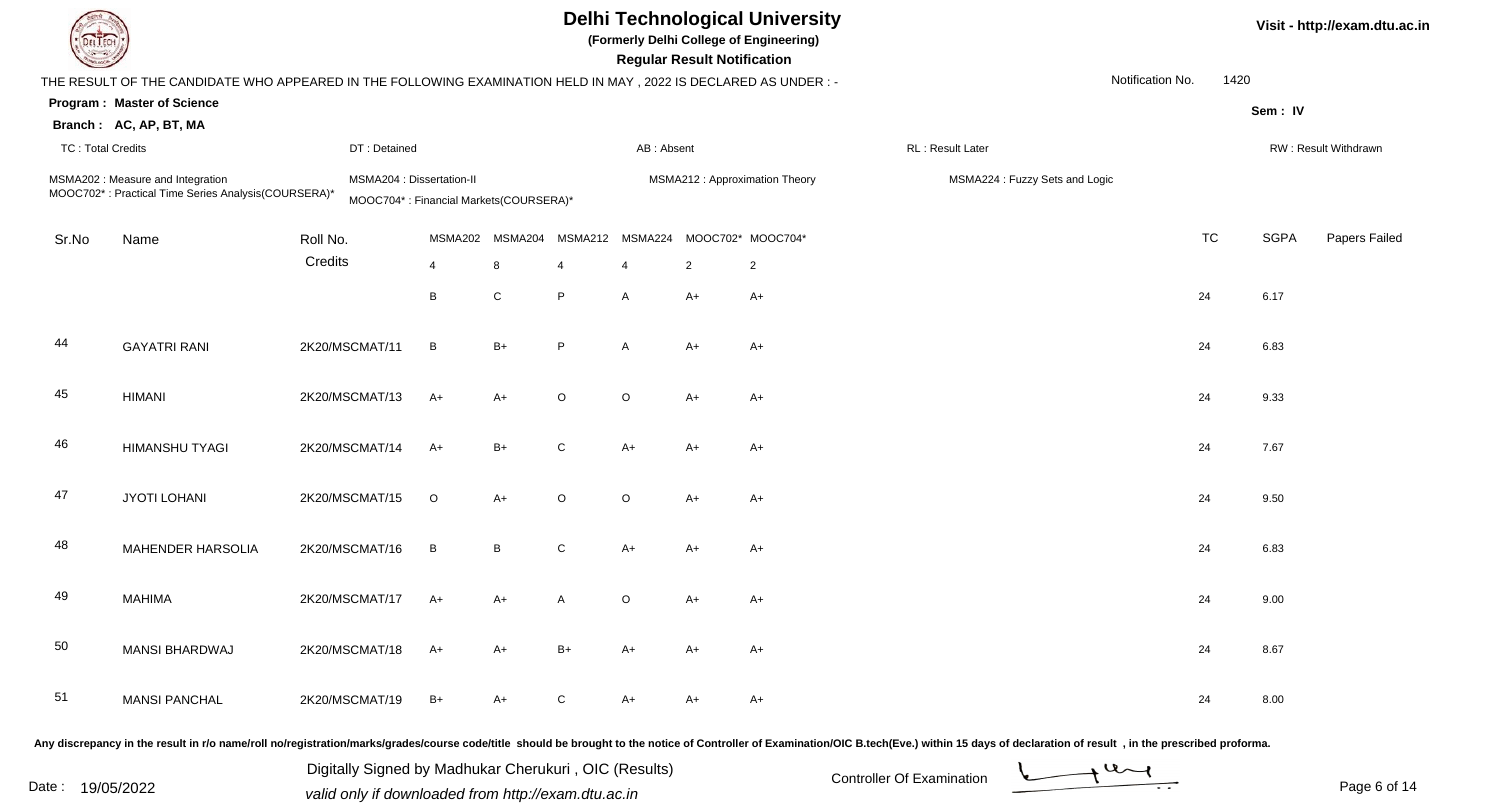**(Formerly Delhi College of Engineering)**

 **Regular Result Notification**

|                          | THE RESULT OF THE CANDIDATE WHO APPEARED IN THE FOLLOWING EXAMINATION HELD IN MAY, 2022 IS DECLARED AS UNDER :- | Notification No.                                                        | 1420                             |              |                                  |              |                |                                     |                                |           |             |                      |
|--------------------------|-----------------------------------------------------------------------------------------------------------------|-------------------------------------------------------------------------|----------------------------------|--------------|----------------------------------|--------------|----------------|-------------------------------------|--------------------------------|-----------|-------------|----------------------|
|                          | Program: Master of Science                                                                                      |                                                                         |                                  |              |                                  |              |                |                                     |                                |           | Sem: IV     |                      |
| <b>TC: Total Credits</b> | Branch: AC, AP, BT, MA                                                                                          | DT: Detained                                                            |                                  |              |                                  | AB: Absent   |                |                                     | RL: Result Later               |           |             | RW: Result Withdrawn |
|                          | MSMA202 : Measure and Integration<br>MOOC702*: Financial Markets(COURSERA)*                                     | MSMA204 : Dissertation-II<br>MOOC704*: Practical Time Series(COURSERA)* |                                  |              |                                  |              |                | MSMA212 : Approximation Theory      | MSMA224 : Fuzzy Sets and Logic |           |             |                      |
| Sr.No                    | Name                                                                                                            | Roll No.<br>Credits                                                     | <b>MSMA202</b><br>$\overline{4}$ | MSMA204<br>8 | <b>MSMA212</b><br>$\overline{4}$ | MSMA224<br>4 | $\overline{2}$ | MOOC702* MOOC704*<br>$\overline{2}$ |                                | <b>TC</b> | <b>SGPA</b> | <b>Papers Failed</b> |
|                          |                                                                                                                 |                                                                         | $B+$                             | $A+$         | ${\bf C}$                        | $A+$         | $A+$           | $A+$                                |                                | 24        | 8.00        |                      |
| 52                       | PRINCE                                                                                                          | 2K20/MSCMAT/22                                                          | $B+$                             | $A+$         | $B+$                             | $A+$         | $A+$           | $A+$                                |                                | 24        | 8.33        |                      |
| 53                       | RASHIKA MANGLA                                                                                                  | 2K20/MSCMAT/23                                                          | $\mathsf{A}$                     | $A+$         | $B+$                             | $A+$         | $A+$           | $A+$                                |                                | 24        | 8.50        |                      |
| 54                       | REETIKA SINGH                                                                                                   | 2K20/MSCMAT/24                                                          | $\circ$                          | $A+$         | A                                | $\circ$      | $A+$           | $A+$                                |                                | 24        | 9.17        |                      |
| 55                       | <b>ROHIT</b>                                                                                                    | 2K20/MSCMAT/25                                                          | $B+$                             | B            | ${\bf C}$                        | $\mathsf O$  | $A+$           | $A+$                                |                                | 24        | 7.17        |                      |
| 56                       | <b>ROHIT RAGHAV</b>                                                                                             | 2K20/MSCMAT/26                                                          | $A+$                             | $B+$         | $\, {\bf B} \,$                  | $A+$         | $A+$           | $A+$                                |                                | 24        | 7.83        |                      |
| 57                       | SANDEEP                                                                                                         | 2K20/MSCMAT/27                                                          | $A+$                             | $B+$         | B                                | $A+$         | $A+$           | $A+$                                |                                | 24        | 7.83        |                      |
| 58                       | SHIVAM GUPTA                                                                                                    | 2K20/MSCMAT/28                                                          | $B+$                             | $B+$         | $\mathbf C$                      | $A+$         | $A+$           | $A+$                                |                                | 24        | 7.33        |                      |
| 59                       | SHWETA KALSON                                                                                                   | 2K20/MSCMAT/29                                                          | $\circ$                          | $B+$         | A                                | $A+$         | A+             | $A+$                                |                                | 24        | 8.33        |                      |

Any discrepancy in the result in r/o name/roll no/registration/marks/grades/course code/title should be brought to the notice of Controller of Examination/OIC B.tech(Eve.) within 15 days of declaration of result, in the pr

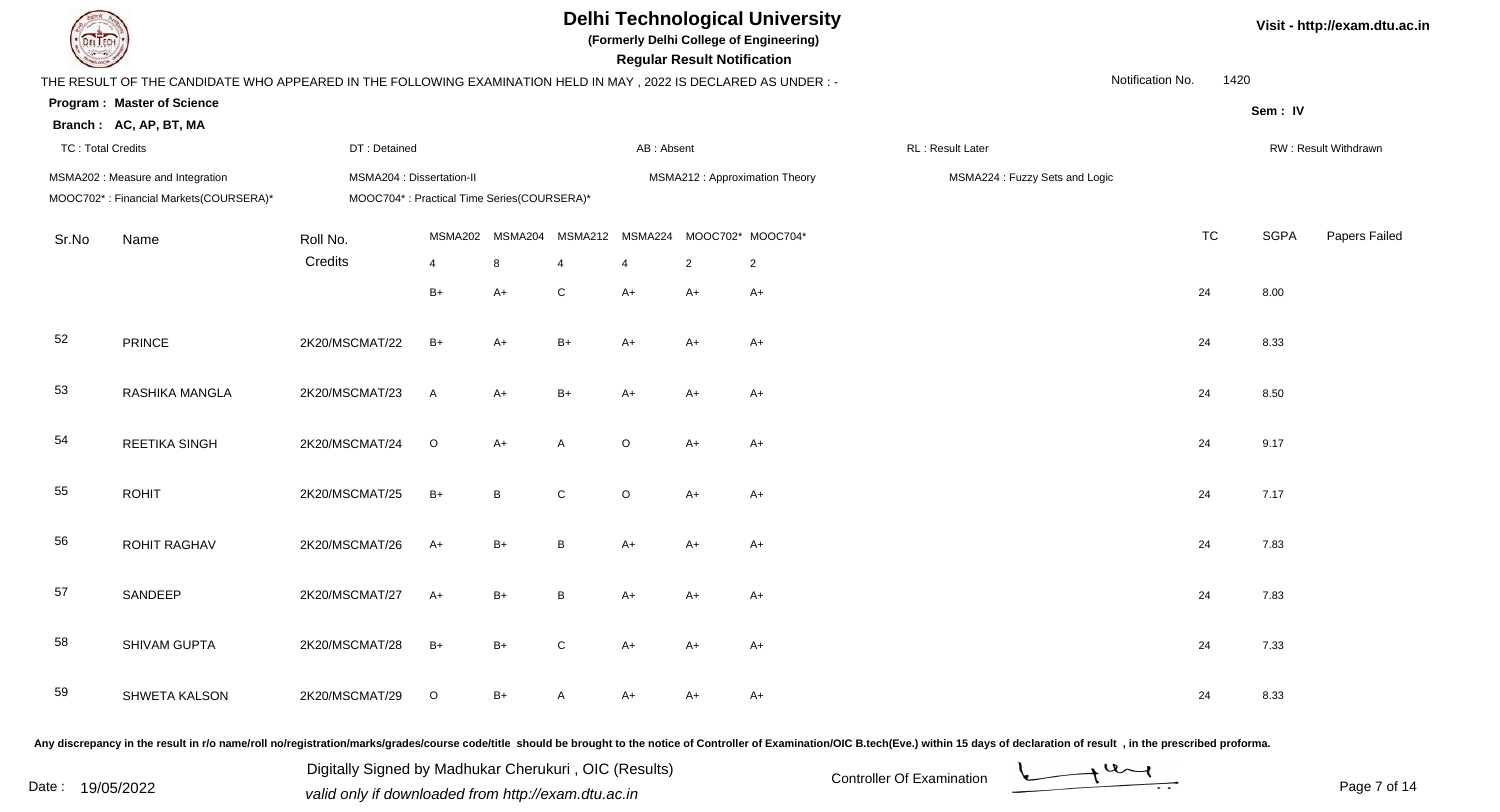**(Formerly Delhi College of Engineering)**

 **Regular Result Notification**

|                          | THE RESULT OF THE CANDIDATE WHO APPEARED IN THE FOLLOWING EXAMINATION HELD IN MAY, 2022 IS DECLARED AS UNDER :- |                                                                                  |                           |              |                 |              |                |                                                     |                  |                                | Notification No. | 1420      |             |                      |
|--------------------------|-----------------------------------------------------------------------------------------------------------------|----------------------------------------------------------------------------------|---------------------------|--------------|-----------------|--------------|----------------|-----------------------------------------------------|------------------|--------------------------------|------------------|-----------|-------------|----------------------|
|                          | Program: Master of Science<br>Branch: AC, AP, BT, MA                                                            |                                                                                  |                           |              |                 |              |                |                                                     |                  |                                |                  |           | Sem: IV     |                      |
| <b>TC: Total Credits</b> |                                                                                                                 | DT: Detained                                                                     |                           |              |                 | AB: Absent   |                |                                                     | RL: Result Later |                                |                  |           |             | RW: Result Withdrawn |
|                          | MSMA202 : Measure and Integration<br>MOOC702*: Financial Markets(COURSERA)*                                     | MSMA204 : Dissertation-II<br>MOOC704*: Practical Time Series Analysis(COURSERA)* |                           |              |                 |              |                | MSMA212 : Approximation Theory                      |                  | MSMA224 : Fuzzy Sets and Logic |                  |           |             |                      |
| Sr.No                    | Name                                                                                                            | Roll No.<br>Credits                                                              | MSMA202<br>$\overline{4}$ | MSMA204<br>8 | $\overline{4}$  | 4            | $\overline{2}$ | MSMA212 MSMA224 MOOC702* MOOC704*<br>$\overline{2}$ |                  |                                |                  | <b>TC</b> | <b>SGPA</b> | Papers Failed        |
| 60                       | <b>SUKHPAL</b>                                                                                                  | 2K20/MSCMAT/30                                                                   | B                         | $A+$         | $\mathbf C$     | $A+$         | $A+$           | $A+$                                                |                  |                                |                  | 24        | 7.83        |                      |
| 61                       | <b>SWATI MALHOTRA</b>                                                                                           | 2K20/MSCMAT/31                                                                   | $\mathsf{A}$              | $A+$         | $A+$            | $A+$         | A+             | $A+$                                                |                  |                                |                  | 24        | 8.83        |                      |
| 62                       | UTKARSH KAPOOR                                                                                                  | 2K20/MSCMAT/32                                                                   | $\circ$                   | $A+$         | $B+$            | $A+$         | A+             | A+                                                  |                  |                                |                  | 24        | 8.83        |                      |
| 63                       | <b>VIDIPT VASHIST</b>                                                                                           | 2K20/MSCMAT/33                                                                   | $\, {\sf B}$              | $A+$         | ${\bf C}$       | $\circ$      | A+             | $A+$                                                |                  |                                |                  | 24        | 8.00        |                      |
| 64                       | KM VEDIKA DIXIT                                                                                                 | 2K20/MSCMAT/37                                                                   | $\mathsf{A}$              | $A+$         | $\, {\bf B} \,$ | $\mathsf{A}$ | A+             | $A+$                                                |                  |                                |                  | 24        | 8.17        |                      |
| 65                       | SHIVANI KALYAN                                                                                                  | 2K20/MSCMAT/39                                                                   | $\mathsf O$               | $A+$         | $\mathsf A$     | $\circ$      | $A+$           | $A+$                                                |                  |                                |                  | 24        | 9.17        |                      |
| 66                       | Farheen Ajaz                                                                                                    | 2K20/MSCMAT/40                                                                   | $\mathsf{A}$              | $A+$         | $B+$            | $A+$         | $A+$           | $A+$                                                |                  |                                |                  | 24        | 8.50        |                      |
| 67                       | <b>TANYA GAHLOT</b>                                                                                             | 2K20/MSCMAT/41                                                                   | $A+$                      | $\mathsf{A}$ | $B+$            | A+           | A+             | $A+$                                                |                  |                                |                  | 24        | 8.33        |                      |
| 68                       | MITALI KHANDELWAL                                                                                               | 2K20/MSCMAT/42                                                                   | A+                        | A+           | $B+$            | A+           | A+             | A+                                                  |                  |                                |                  | 24        | 8.67        |                      |

Any discrepancy in the result in r/o name/roll no/registration/marks/grades/course code/title should be brought to the notice of Controller of Examination/OIC B.tech(Eve.) within 15 days of declaration of result, in the pr

Date : 19/05/2022 Valid only if downloaded from http://exam.dtu.ac.in<br>
Date : 19/05/2022 valid only if downloaded from http://exam.dtu.ac.in

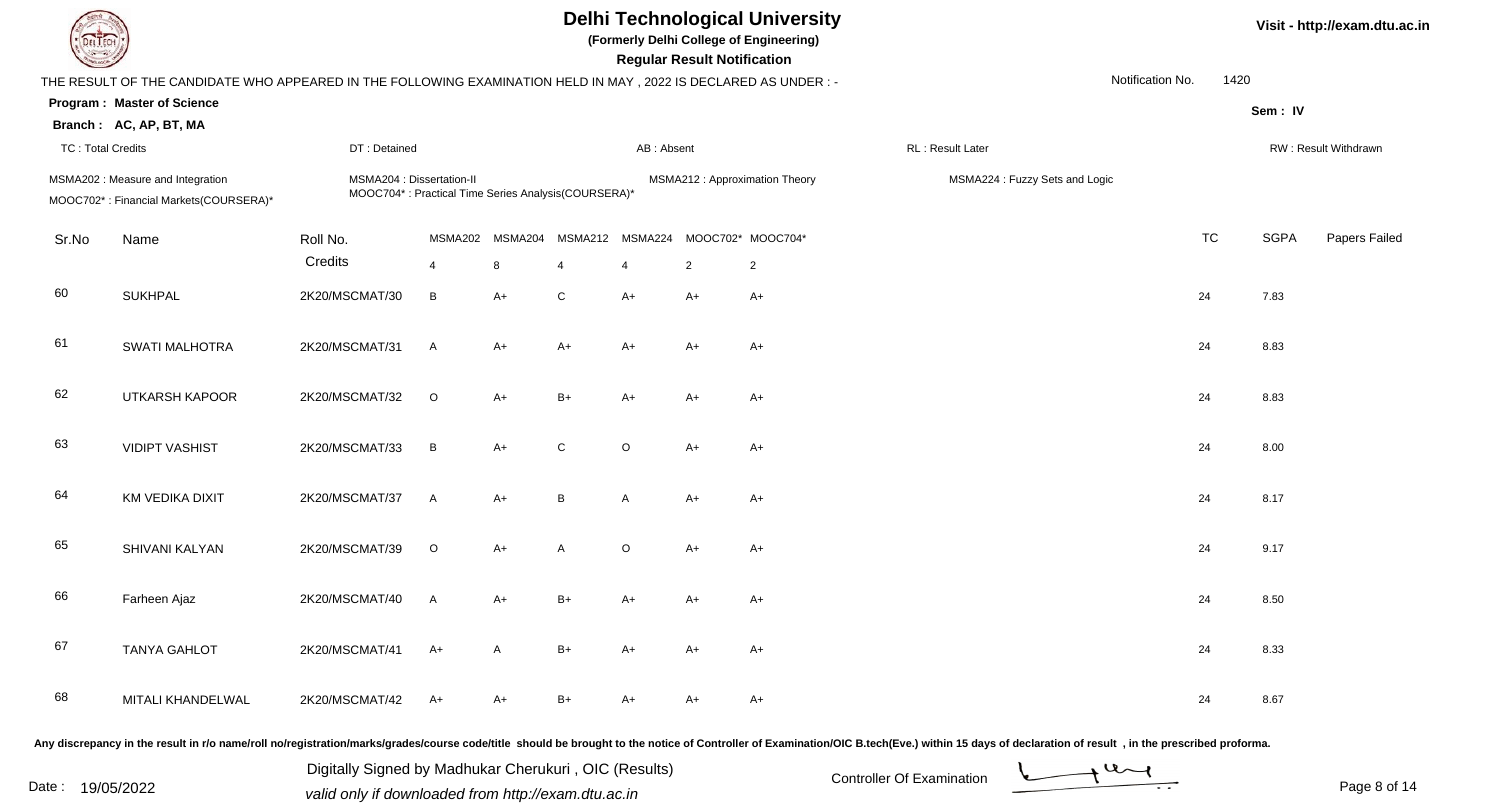| <b>DELTECH</b><br>$\sim$                                                                                         |          |                                                                     |         |         | <b>Regular Result Notification</b> | <b>Delhi Technological University</b><br>(Formerly Delhi College of Engineering) |    | Visit - http://exam.dtu.ac.in |                               |                  |      |             |                      |
|------------------------------------------------------------------------------------------------------------------|----------|---------------------------------------------------------------------|---------|---------|------------------------------------|----------------------------------------------------------------------------------|----|-------------------------------|-------------------------------|------------------|------|-------------|----------------------|
| THE RESULT OF THE CANDIDATE WHO APPEARED IN THE FOLLOWING EXAMINATION HELD IN MAY , 2022 IS DECLARED AS UNDER :- |          |                                                                     |         |         |                                    |                                                                                  |    |                               |                               | Notification No. | 1420 |             |                      |
| <b>Program: Master of Science</b>                                                                                |          |                                                                     |         |         |                                    |                                                                                  |    |                               |                               |                  |      | Sem: IV     |                      |
| Branch: AC, AP, BT, MA                                                                                           |          |                                                                     |         |         |                                    |                                                                                  |    |                               |                               |                  |      |             |                      |
| <b>TC: Total Credits</b>                                                                                         |          | DT: Detained                                                        |         |         |                                    | AB: Absent                                                                       |    |                               | RL: Result Later              |                  |      |             | RW: Result Withdrawn |
| MSMA202: Measure and Integration<br>MOOC702*: Practical Time Series Analysis(COURSERA)*                          |          | MSMA204 : Dissertation-II<br>MOOC704*: Financial Markets(COURSERA)* |         |         |                                    |                                                                                  |    | MSMA212: Approximation Theory | MSMA224: Fuzzy Sets and Logic |                  |      |             |                      |
| Sr.No<br>Name                                                                                                    | Roll No. |                                                                     | MSMA202 | MSMA204 | MSMA212                            | MSMA224                                                                          |    | MOOC702* MOOC704*             |                               | TC               |      | <b>SGPA</b> | Papers Failed        |
|                                                                                                                  | Credits  |                                                                     |         | 8       |                                    |                                                                                  | 2  | 2                             |                               |                  |      |             |                      |
|                                                                                                                  |          |                                                                     | A+      | A+      | B+                                 | A+                                                                               | A+ | $A+$                          |                               | 24               |      | 8.67        |                      |

Any discrepancy in the result in r/o name/roll no/registration/marks/grades/course code/title should be brought to the notice of Controller of Examination/OIC B.tech(Eve.) within 15 days of declaration of result ,in the p

Digitally Signed by Madhukar Cherukuri, OIC (Results)<br>Date : 19/05/2022 valid only if downloaded from http://oxam.dtu.ac.in Digitally Signed by Madhukar Cherukuri , OIC (Results)valid only if downloaded from http://exam.dtu.ac.in

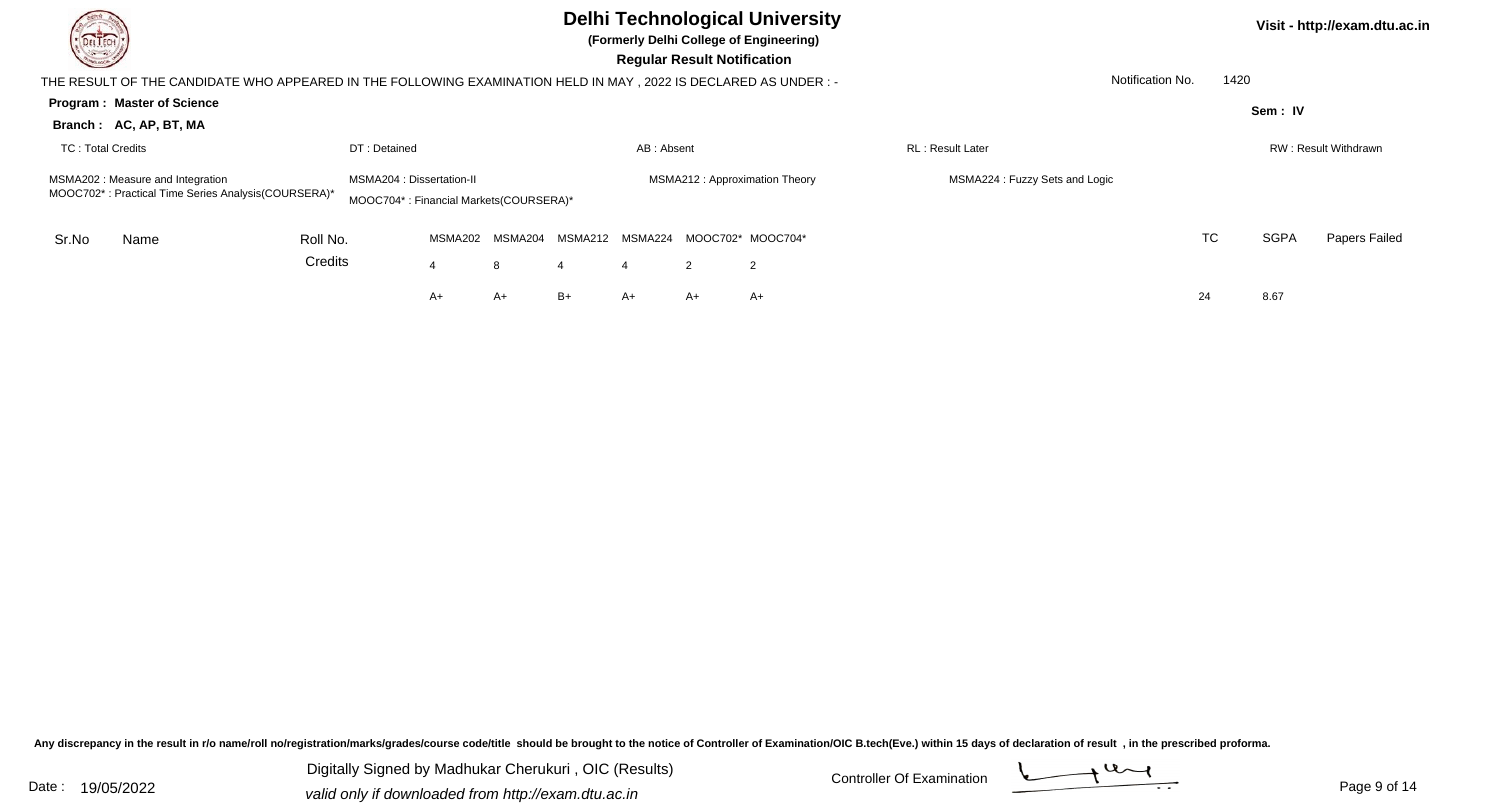**(Formerly Delhi College of Engineering)**

 **Regular Result Notification**

| $\sim$                   |                                                                                                                |          |                                                                                                                       |                |                |                |            | n <del>e</del> guiai nesuit notification |                                   |                          |                  |           |             |                      |
|--------------------------|----------------------------------------------------------------------------------------------------------------|----------|-----------------------------------------------------------------------------------------------------------------------|----------------|----------------|----------------|------------|------------------------------------------|-----------------------------------|--------------------------|------------------|-----------|-------------|----------------------|
|                          | THE RESULT OF THE CANDIDATE WHO APPEARED IN THE FOLLOWING EXAMINATION HELD IN MAY, 2022 IS DECLARED AS UNDER:- |          |                                                                                                                       |                |                |                |            |                                          |                                   |                          | Notification No. | 1420      |             |                      |
|                          | <b>Program: Master of Science</b>                                                                              |          |                                                                                                                       |                |                |                |            |                                          |                                   |                          |                  |           | Sem: IV     |                      |
|                          | Branch: AC, AP, BT, MA                                                                                         |          |                                                                                                                       |                |                |                |            |                                          |                                   |                          |                  |           |             |                      |
| <b>TC: Total Credits</b> |                                                                                                                |          | DT: Detained                                                                                                          |                |                |                | AB: Absent |                                          |                                   | RL: Result Later         |                  |           |             | RW: Result Withdrawn |
|                          | MSPH202 : SEMICONDUCTOR DEVICES<br>MOOC702*: Crash course on Python(COURSERA)*                                 |          | MSPH204 : SPACE AND ATMOSPHERIC SCIENCE<br>MOOC704*: Using Python to interact with the operating<br>system(COURSERA)* |                |                |                |            |                                          | MSPH208 : ADVANCED PHYSICS LAB-II | MSPH210 : DISSERTATON-II |                  |           |             |                      |
| Sr.No                    | Name                                                                                                           | Roll No. |                                                                                                                       | MSPH202        | MSPH204        | MSPH208        | MSPH210    |                                          | MOOC702* MOOC704*                 |                          |                  | <b>TC</b> | <b>SGPA</b> | Papers Failed        |
|                          |                                                                                                                | Credits  |                                                                                                                       | $\overline{4}$ | $\overline{4}$ | $\overline{4}$ | 8          | $\overline{2}$                           | $\sqrt{2}$                        |                          |                  |           |             |                      |
| 69                       | <b>ANKITA</b>                                                                                                  |          | 2K20/MSCPHY/04                                                                                                        | $A+$           | $\circ$        | $A+$           | $A+$       | $A+$                                     | $A+$                              |                          |                  | 24        | 9.17        |                      |
| 70                       | <b>ANNE MASIH</b>                                                                                              |          | 2K20/MSCPHY/05                                                                                                        | $\mathsf{A}$   | $\mathsf{A}$   | A              | $A+$       | $A+$                                     | $A+$                              |                          |                  | 24        | 8.50        |                      |
| 71                       | DIVYANSHI NAGPAL                                                                                               |          | 2K20/MSCPHY/07                                                                                                        | $\circ$        | $\mathsf{A}$   | $A+$           | $A+$       | $A+$                                     | $A+$                              |                          |                  | 24        | 9.00        |                      |
| 72                       | <b>GAURANG GAUTAM</b>                                                                                          |          | 2K20/MSCPHY/08                                                                                                        | $A+$           | $A+$           | A              | $A+$       | A+                                       | $A+$                              |                          |                  | 24        | 8.83        |                      |
| 73                       | <b>MEGHA</b>                                                                                                   |          | 2K20/MSCPHY/13                                                                                                        | $A+$           | $B+$           | A              | $A+$       | $A+$                                     | $A+$                              |                          |                  | 24        | 8.50        |                      |
| 74                       | <b>MOHIT KUMAR</b>                                                                                             |          | 2K20/MSCPHY/14                                                                                                        | $\mathsf{A}$   | $B+$           | $A+$           | $A+$       | $A+$                                     | $A+$                              |                          |                  | 24        | 8.50        |                      |
| 75                       | <b>MUKTA</b>                                                                                                   |          | 2K20/MSCPHY/17                                                                                                        | $A+$           | A              | A              | $A+$       | A+                                       | $A+$                              |                          |                  | 24        | 8.67        |                      |
| 76                       | PRASHANT SAURAV                                                                                                |          | 2K20/MSCPHY/21                                                                                                        | $\mathsf{A}$   | A              | A              | $A+$       | $A+$                                     | $\mathsf{A}$                      |                          |                  | 24        | 8.42        |                      |
| 77                       | PRITESH SINGH                                                                                                  |          | 2K20/MSCPHY/22                                                                                                        | A+             | A              | $A+$           | A+         | A+                                       | $A+$                              |                          |                  | 24        | 8.83        |                      |
|                          |                                                                                                                |          |                                                                                                                       |                |                |                |            |                                          |                                   |                          |                  |           |             |                      |

Any discrepancy in the result in r/o name/roll no/registration/marks/grades/course code/title should be brought to the notice of Controller of Examination/OIC B.tech(Eve.) within 15 days of declaration of result, in the pr

Date : 19/05/2022 Valid only if downloaded from http://exam.dtu.ac.in<br>
Date : 19/05/2022 valid only if downloaded from http://exam.dtu.ac.in

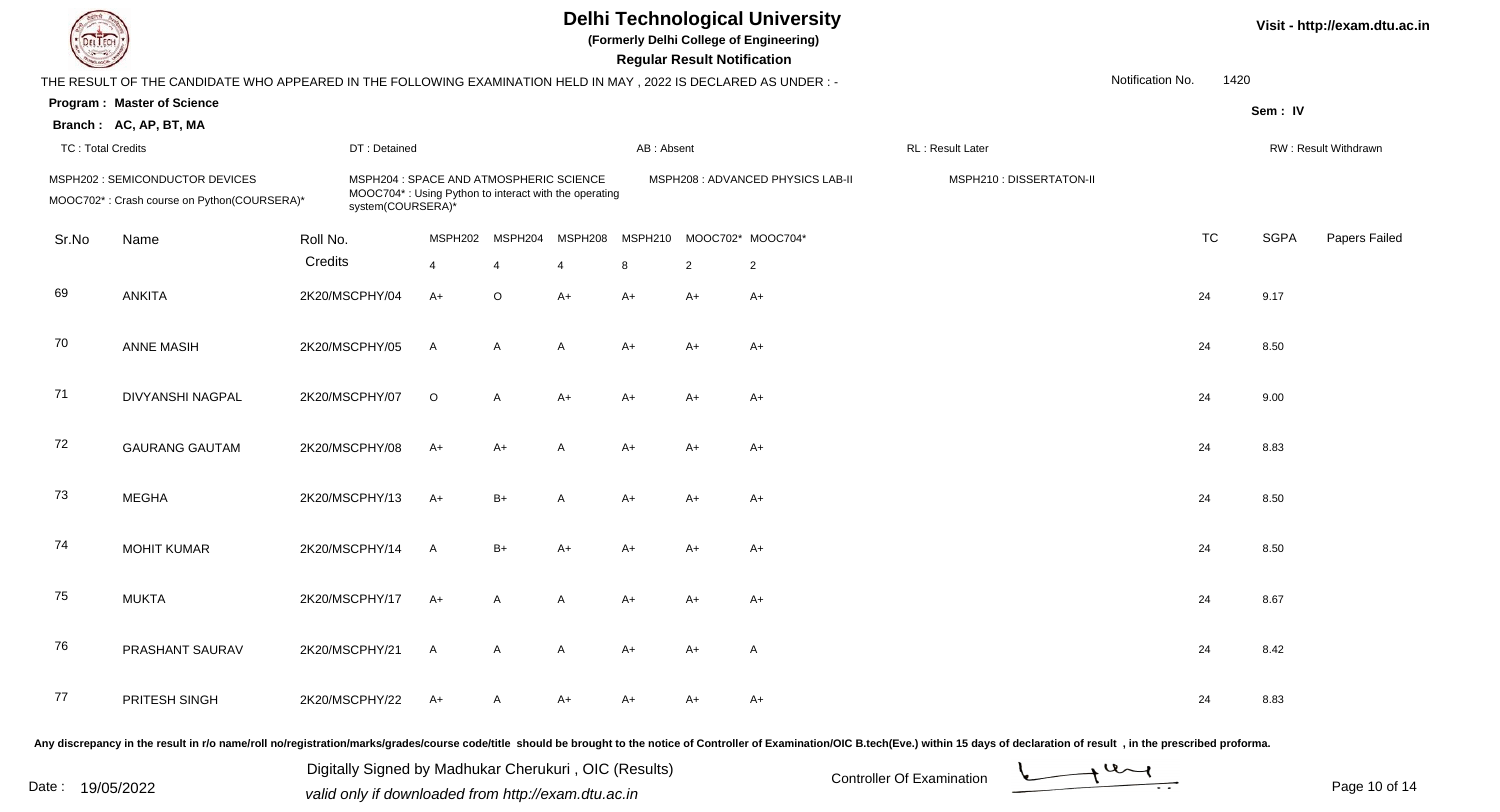| <b>DELTECH</b> |                          |                                                                                                                |                |                                                                                                                   |                |                         |            | <b>Regular Result Notification</b> | <b>Delhi Technological University</b><br>(Formerly Delhi College of Engineering) |                          |                  | Visit - http://exam.dtu.a |                              |  |
|----------------|--------------------------|----------------------------------------------------------------------------------------------------------------|----------------|-------------------------------------------------------------------------------------------------------------------|----------------|-------------------------|------------|------------------------------------|----------------------------------------------------------------------------------|--------------------------|------------------|---------------------------|------------------------------|--|
|                |                          | THE RESULT OF THE CANDIDATE WHO APPEARED IN THE FOLLOWING EXAMINATION HELD IN MAY, 2022 IS DECLARED AS UNDER:- |                |                                                                                                                   |                |                         |            |                                    |                                                                                  |                          | Notification No. | 1420                      |                              |  |
|                |                          | <b>Program: Master of Science</b>                                                                              |                |                                                                                                                   |                |                         |            |                                    |                                                                                  |                          |                  |                           | Sem: IV                      |  |
|                |                          | Branch: AC, AP, BT, MA                                                                                         |                |                                                                                                                   |                |                         |            |                                    |                                                                                  |                          |                  |                           |                              |  |
|                | <b>TC: Total Credits</b> |                                                                                                                |                | DT: Detained                                                                                                      |                |                         | AB: Absent |                                    |                                                                                  | RL: Result Later         |                  |                           | RW: Result Withdrawn         |  |
|                |                          | MSPH202 : SEMICONDUCTOR DEVICES<br>MOOC702*: Crash Course on Python(COURSERA)*                                 |                | MSPH204 : SPACE AND ATMOSPHERIC SCIENCE<br>MOOC704*: Using Python To Interact With Operating<br>System(COURSERA)* |                |                         |            |                                    | MSPH208 : ADVANCED PHYSICS LAB-II                                                | MSPH210 : DISSERTATON-II |                  |                           |                              |  |
|                | Sr.No                    | Name                                                                                                           | Roll No.       | MSPH202                                                                                                           | MSPH204        | MSPH208                 | MSPH210    |                                    | MOOC702* MOOC704*                                                                |                          | <b>TC</b>        |                           | <b>SGPA</b><br>Papers Failed |  |
|                |                          |                                                                                                                | Credits        | $\overline{4}$                                                                                                    | $\overline{4}$ | $\overline{\mathbf{4}}$ | 8          | $\overline{2}$                     | $\overline{2}$                                                                   |                          |                  |                           |                              |  |
|                |                          |                                                                                                                |                | $A+$                                                                                                              | $\mathsf{A}$   | $A+$                    | $A+$       | $A+$                               | $A+$                                                                             |                          | 24               |                           | 8.83                         |  |
|                | 78                       | SAMIKSHA SHUKLA                                                                                                | 2K20/MSCPHY/28 | $A+$                                                                                                              | $A+$           | $A+$                    | A+         | $A+$                               | $A+$                                                                             |                          | 24               |                           | 9.00                         |  |
|                | 79                       | TANISHA BHADAURIA                                                                                              | 2K20/MSCPHY/30 | $A+$                                                                                                              | $A+$           | $A+$                    | $A+$       | $A+$                               | $A+$                                                                             |                          | 24               |                           | 9.00                         |  |
|                | 80                       | <b>VAIBHAV GUPTA</b>                                                                                           | 2K20/MSCPHY/31 | A                                                                                                                 | A              | $\overline{A}$          | $A+$       | $A+$                               | $A+$                                                                             |                          | 24               |                           | 8.50                         |  |
|                | 81                       | <b>VAISHALI DUDEJA</b>                                                                                         | 2K20/MSCPHY/32 | $A+$                                                                                                              | $A+$           | $\circ$                 | $A+$       | $A+$                               | $A+$                                                                             |                          | 24               |                           | 9.17                         |  |
|                | 82                       | <b>VIDHI</b>                                                                                                   | 2K20/MSCPHY/33 | $A+$                                                                                                              | $\circ$        | $\circ$                 | $A+$       | $A+$                               | $A+$                                                                             |                          | 24               |                           | 9.33                         |  |
|                | 83                       | <b>VIVEK KUMAR</b>                                                                                             | 2K20/MSCPHY/37 | $A+$                                                                                                              | $\mathsf{A}$   | $A+$                    | $A+$       | $A+$                               | $A+$                                                                             |                          | 24               |                           | 8.83                         |  |
|                | 84                       | <b>PARISHA</b>                                                                                                 | 2K20/MSCPHY/38 | $\overline{A}$                                                                                                    | $\Omega$       | A                       | $A+$       | $A+$                               | $A+$                                                                             |                          | 24               |                           | 8.83                         |  |
|                |                          |                                                                                                                |                |                                                                                                                   |                |                         |            |                                    |                                                                                  |                          |                  |                           |                              |  |

Any discrepancy in the result in r/o name/roll no/registration/marks/grades/course code/title should be brought to the notice of Controller of Examination/OIC B.tech(Eve.) within 15 days of declaration of result, in the pr

A 2K20/MSCPHY/39 O A+ A+ A+ A+ A+ A+ A+ C+ 24 9.17

NEELIMA KAWATRA

85

Date : 19/05/2022 Valid only if downloaded from http://exam.dtu.ac.in<br>
Date : 19/05/2022 valid only if downloaded from http://exam.dtu.ac.in Digitally Signed by Madhukar Cherukuri , OIC (Results)

**Visit - http://exam.dtu.ac.in**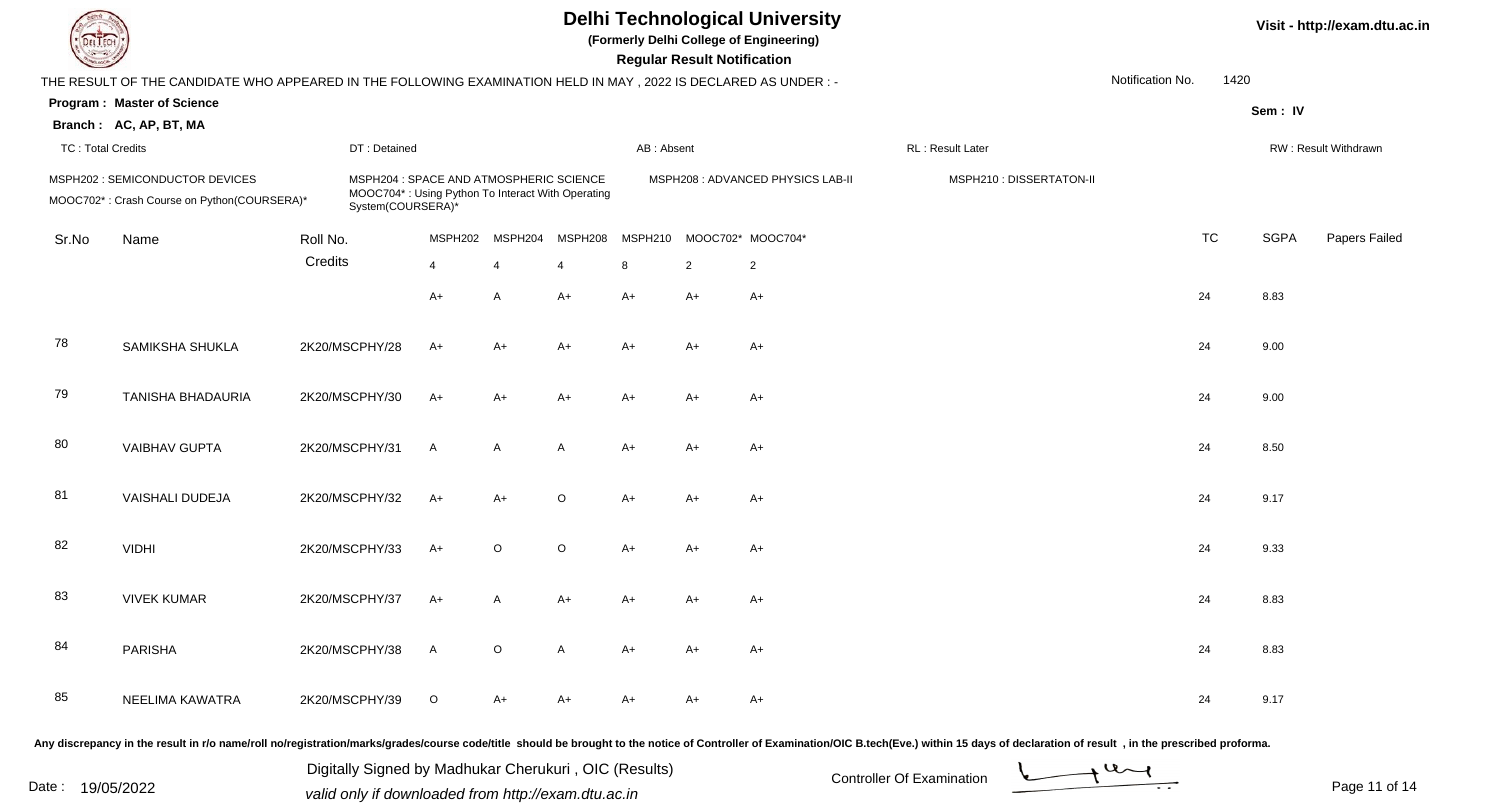| <b>Delhi Technological University</b><br>(Formerly Delhi College of Engineering)<br><b>Regular Result Notification</b> |                                                                                                                  |                                                                                        |         |              |         |            |                |                                   |                          | Visit - http://exam.dtu.ac.in |                      |             |               |
|------------------------------------------------------------------------------------------------------------------------|------------------------------------------------------------------------------------------------------------------|----------------------------------------------------------------------------------------|---------|--------------|---------|------------|----------------|-----------------------------------|--------------------------|-------------------------------|----------------------|-------------|---------------|
|                                                                                                                        | THE RESULT OF THE CANDIDATE WHO APPEARED IN THE FOLLOWING EXAMINATION HELD IN MAY , 2022 IS DECLARED AS UNDER :- |                                                                                        |         |              |         |            |                |                                   |                          | Notification No.              | 1420                 |             |               |
|                                                                                                                        | <b>Program: Master of Science</b>                                                                                |                                                                                        |         |              |         |            |                |                                   |                          |                               |                      | Sem: IV     |               |
|                                                                                                                        | Branch: AC, AP, BT, MA                                                                                           |                                                                                        |         |              |         |            |                |                                   |                          |                               |                      |             |               |
| <b>TC: Total Credits</b>                                                                                               |                                                                                                                  | DT: Detained                                                                           |         |              |         | AB: Absent |                |                                   | <b>RL: Result Later</b>  |                               | RW: Result Withdrawn |             |               |
| MSPH202 : SEMICONDUCTOR DEVICES<br>MOOC702*: Astronomy: Exploring Time and<br>Space(COURSERA)*                         |                                                                                                                  | MSPH204 : SPACE AND ATMOSPHERIC SCIENCE<br>MOOC704*: Crash Course on Python(COURSERA)* |         |              |         |            |                | MSPH208 : ADVANCED PHYSICS LAB-II | MSPH210 : DISSERTATON-II |                               |                      |             |               |
| Sr.No                                                                                                                  | Name                                                                                                             | Roll No.                                                                               | MSPH202 | MSPH204      | MSPH208 | MSPH210    |                | MOOC702* MOOC704*                 |                          |                               | <b>TC</b>            | <b>SGPA</b> | Papers Failed |
|                                                                                                                        |                                                                                                                  | Credits                                                                                | 4       |              | 4       | 8          | $\overline{2}$ | $\overline{c}$                    |                          |                               |                      |             |               |
|                                                                                                                        |                                                                                                                  |                                                                                        | $\circ$ | $A+$         | $A+$    | $A+$       | $A+$           | $A+$                              |                          |                               | 24                   | 9.17        |               |
| 86                                                                                                                     | <b>TRIPTI GAUR</b>                                                                                               | 2K20/MSCPHY/40                                                                         | $A+$    | $\mathsf{A}$ | $A+$    | $A+$       | $A+$           | $A+$                              |                          |                               | 24                   | 8.83        |               |
| 87                                                                                                                     | Deepak Kumar                                                                                                     | 2K20/MSCPHY/41                                                                         | $\circ$ | $A+$         | $A+$    | $A+$       | $A+$           | $A+$                              |                          |                               | 24                   | 9.17        |               |
| 88                                                                                                                     | SHASHWAT SHARMA                                                                                                  | 2K20/MSCPHY/42                                                                         | $\circ$ | $\mathsf{A}$ | $A+$    | A+         | A+             | $A+$                              |                          |                               | 24                   | 9.00        |               |

Any discrepancy in the result in r/o name/roll no/registration/marks/grades/course code/title should be brought to the notice of Controller of Examination/OIC B.tech(Eve.) within 15 days of declaration of result ,in the p

Digitally Signed by Madhukar Cherukuri, OIC (Results)<br>Date : 19/05/2022 valid only if downloaded from http://oxam.dtu.ac.in Digitally Signed by Madhukar Cherukuri , OIC (Results)valid only if downloaded from http://exam.dtu.ac.in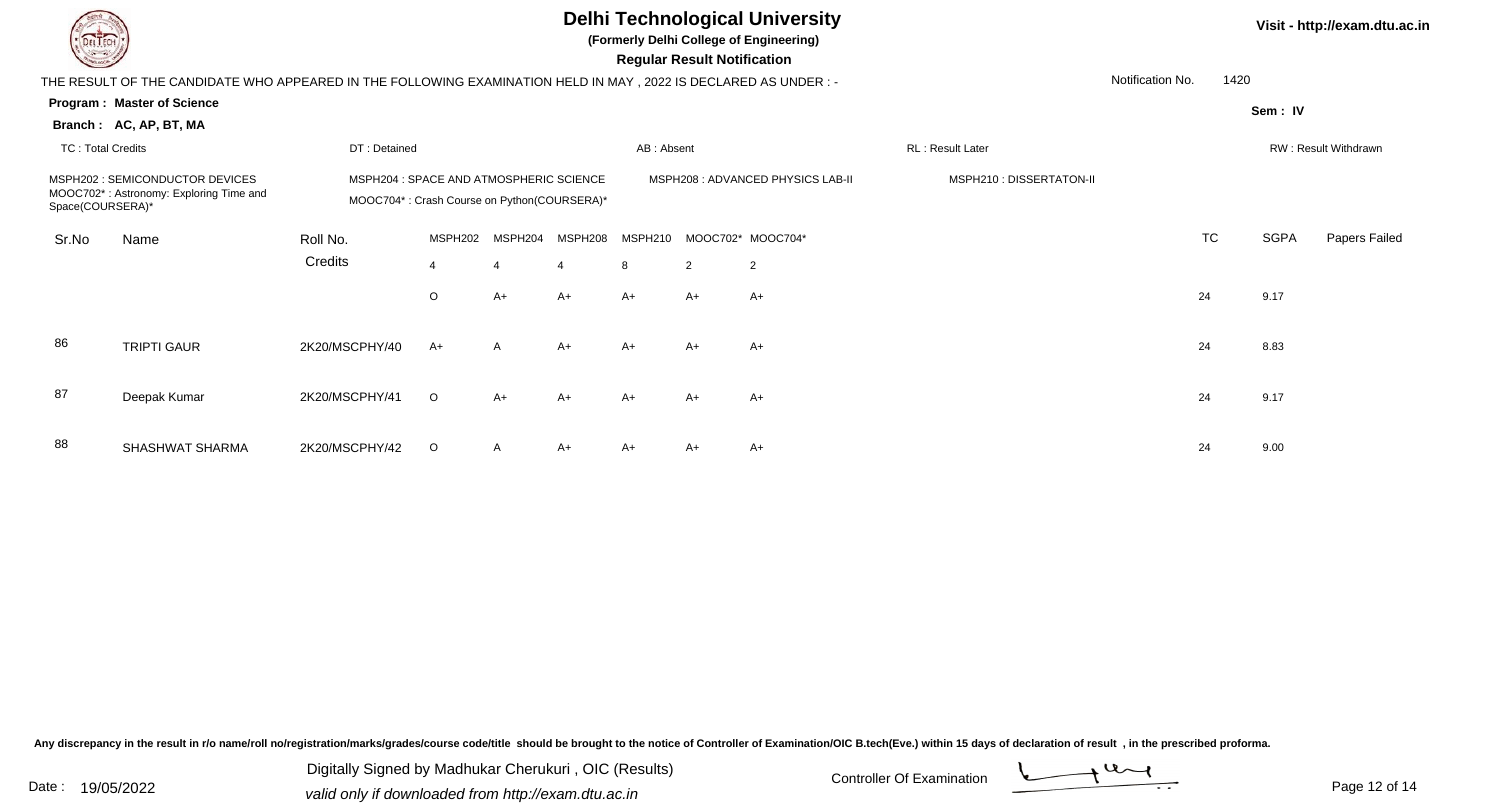**(Formerly Delhi College of Engineering)**

 **Regular Result Notification**

| $\sim$                   |                                                                                                                |          |                |                                                                                                |                |                | <b>Regular Result Rothloution</b> |                |                                   |                          |                  |           |             |                      |
|--------------------------|----------------------------------------------------------------------------------------------------------------|----------|----------------|------------------------------------------------------------------------------------------------|----------------|----------------|-----------------------------------|----------------|-----------------------------------|--------------------------|------------------|-----------|-------------|----------------------|
|                          | THE RESULT OF THE CANDIDATE WHO APPEARED IN THE FOLLOWING EXAMINATION HELD IN MAY, 2022 IS DECLARED AS UNDER:- |          |                |                                                                                                |                |                |                                   |                |                                   |                          | Notification No. | 1420      |             |                      |
|                          | <b>Program: Master of Science</b>                                                                              |          |                |                                                                                                |                |                |                                   |                |                                   |                          |                  |           | Sem: IV     |                      |
|                          | Branch: AC, AP, BT, MA                                                                                         |          |                |                                                                                                |                |                |                                   |                |                                   |                          |                  |           |             |                      |
| <b>TC: Total Credits</b> |                                                                                                                |          | DT: Detained   |                                                                                                |                |                | AB: Absent                        |                |                                   | RL : Result Later        |                  |           |             | RW: Result Withdrawn |
|                          | MSPH202 : SEMICONDUCTOR DEVICES<br>MOOC702*: Crash Course on Python(COURSERA)*                                 |          |                | MSPH206: LASER AND SPECTROSCOPY<br>MOOC704*: Astronomy: Exploring Time and<br>Space(COURSERA)* |                |                |                                   |                | MSPH208 : ADVANCED PHYSICS LAB-II | MSPH210 : DISSERTATON-II |                  |           |             |                      |
| Sr.No                    | Name                                                                                                           | Roll No. |                | MSPH202                                                                                        | MSPH206        | MSPH208        | MSPH210                           |                | MOOC702* MOOC704*                 |                          |                  | <b>TC</b> | <b>SGPA</b> | Papers Failed        |
|                          |                                                                                                                | Credits  |                | $\overline{4}$                                                                                 | $\overline{4}$ | $\overline{4}$ | 8                                 | $\overline{2}$ | $\overline{2}$                    |                          |                  |           |             |                      |
| 89                       | <b>AKASH</b>                                                                                                   |          | 2K20/MSCPHY/01 | $\mathsf{A}$                                                                                   | $B+$           | A              | $B+$                              | $A+$           | $A+$                              |                          | 24               |           | 7.67        |                      |
| 90                       | AKASH KHAMARU                                                                                                  |          | 2K20/MSCPHY/02 | $A+$                                                                                           | $\circ$        | $\circ$        | $A+$                              | $A+$           | $A+$                              |                          | 24               |           | 9.33        |                      |
| 91                       | KAJAL SHARMA                                                                                                   |          | 2K20/MSCPHY/10 | $A+$                                                                                           | $\mathsf{A}$   | $\mathsf{A}$   | $A+$                              | $A+$           | $A+$                              |                          | 24               |           | 8.67        |                      |
| 92                       | <b>MEENAKSHI</b>                                                                                               |          | 2K20/MSCPHY/12 | $A+$                                                                                           | $\mathsf{A}$   | $A+$           | $A+$                              | $A+$           | $A+$                              |                          | 24               |           | 8.83        |                      |
| 93                       | <b>MOHIT KUMAR</b>                                                                                             |          | 2K20/MSCPHY/15 | $\mathsf{A}$                                                                                   | $\mathsf{A}$   | $B+$           | $A+$                              | $A+$           | A+                                |                          | 24               |           | 8.33        |                      |
| 94                       | <b>MONA DEVI</b>                                                                                               |          | 2K20/MSCPHY/16 | $\overline{A}$                                                                                 | $\mathsf{A}$   | $B+$           | $B+$                              | $A+$           | $A+$                              |                          | 24               |           | 7.67        |                      |
| 95                       | <b>NIRMAL</b>                                                                                                  |          | 2K20/MSCPHY/19 | $A+$                                                                                           | $A+$           | $A+$           | $A+$                              | $A+$           | $A+$                              |                          | 24               |           | 9.00        |                      |
| 96                       | NISHA KUMARI                                                                                                   |          | 2K20/MSCPHY/20 | $A+$                                                                                           | $\mathsf{A}$   | $B+$           | $A+$                              | A+             | $A+$                              |                          | 24               |           | 8.50        |                      |
| 97                       | PRIYANKA YADAV                                                                                                 |          | 2K20/MSCPHY/23 | $A+$                                                                                           | $A+$           | $B+$           | $A+$                              | A+             | $A+$                              |                          | 24               |           | 8.67        |                      |
|                          |                                                                                                                |          |                |                                                                                                |                |                |                                   |                |                                   |                          |                  |           |             |                      |

Any discrepancy in the result in r/o name/roll no/registration/marks/grades/course code/title should be brought to the notice of Controller of Examination/OIC B.tech(Eve.) within 15 days of declaration of result, in the pr

Date : 19/05/2022 Valid only if downloaded from http://exam.dtu.ac.in<br>
Date : 19/05/2022 valid only if downloaded from http://exam.dtu.ac.in